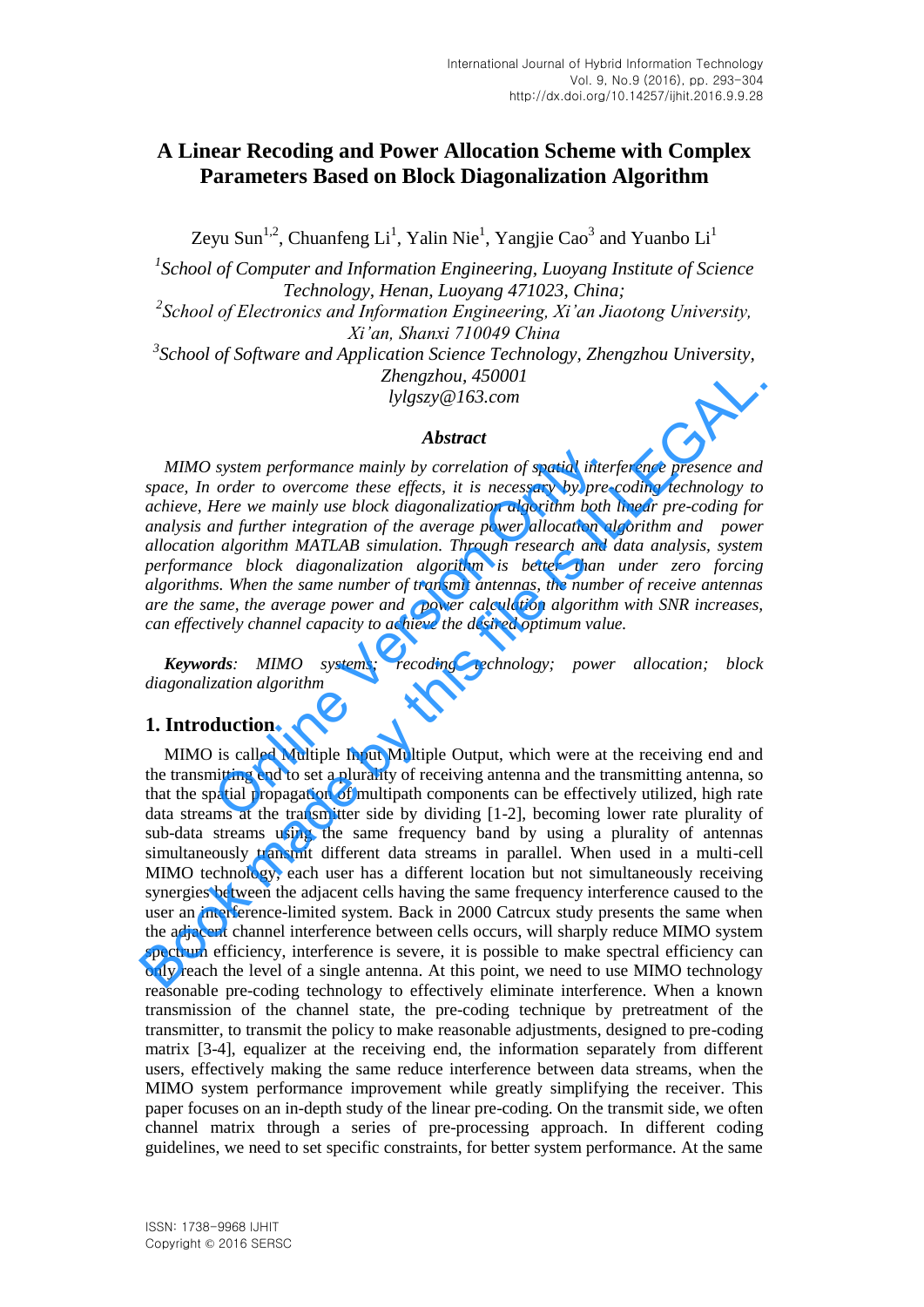time, the proper use of power distribution optimized channel capacity, under different circumstances; affect the power distribution different criteria for each user service quality and capacity of the big difference.

## **2. Basic Theory of MIMO Technology**

### **2.1. MIMO System Model**

MIMO system, all of the wireless technology is not static optimization channel, to a certain extent, is also facing weak signals, multipath debilitating problem. In reality, it is a multi-user MIMO system interference-limited system, show Figure1:



**Figure 1. MIMO Channel System Block Diagram** 

As it can be seen from Figure 1, the receiving vector: *y*=*Hs*+*n* (1)

At the transmitter, the input serial bit stream various pretreatment methods modulation, coding, weighting, maps, etc., to make it into a number of parallel independent sub stream transmitted simultaneously over the same frequency band on different transmit antennas [5-8]. At the receiving end, the transmitting end antenna must not be more than the receiver antenna, according to the coding relationship between the sending sub-stream and the estimated channel transmission characteristics, in time and space domains handle multiple reception signals, so that a number of separate road send sub-stream and eventually into serial data, and then output, show Figure2: an be seen from Figure 1, the receiving vector:<br>  $y=Hs+n$ <br>
transmitter, the input serial bit stream various pretreatment<br>
eighting, maps, etc., to make it into a number of parallel in<br>
d simultaneously over the same freque **Example 1. MIMO Channel System Block Diagram**<br>
As it can be seen from Figure 1, the receiving vector:<br>
At the transmitter, the input serial bit stream various pretreatment methods modulation,<br>
colding, weighting, maps, e



**Figure 2. MU-MIMO System Model of FIG** 

Set at the base station side transmit antennas, the receiver end having  $K$  users,  $N_k$  used to indicate the number of the *k* user of the receiving antenna, Channel matrix between the base station and the user *k* is a  $N_k \times M$  matrix. Each user at the receiving end are set to the number of receiving antennas, So that the receiving end of the useful signal strength increases. When sent to the first user's signal is  $S_c$  the total signal received k user can be expressed as:

$$
y_k = \sum_{i=1}^{K} H_k S_i + n_k
$$
 (2)

User expectations of the received signal *i.e*, the useful signal  $H_kS_k$  in the above formula represents, Interference signal from the user to the first user *k* caused by other, that is, we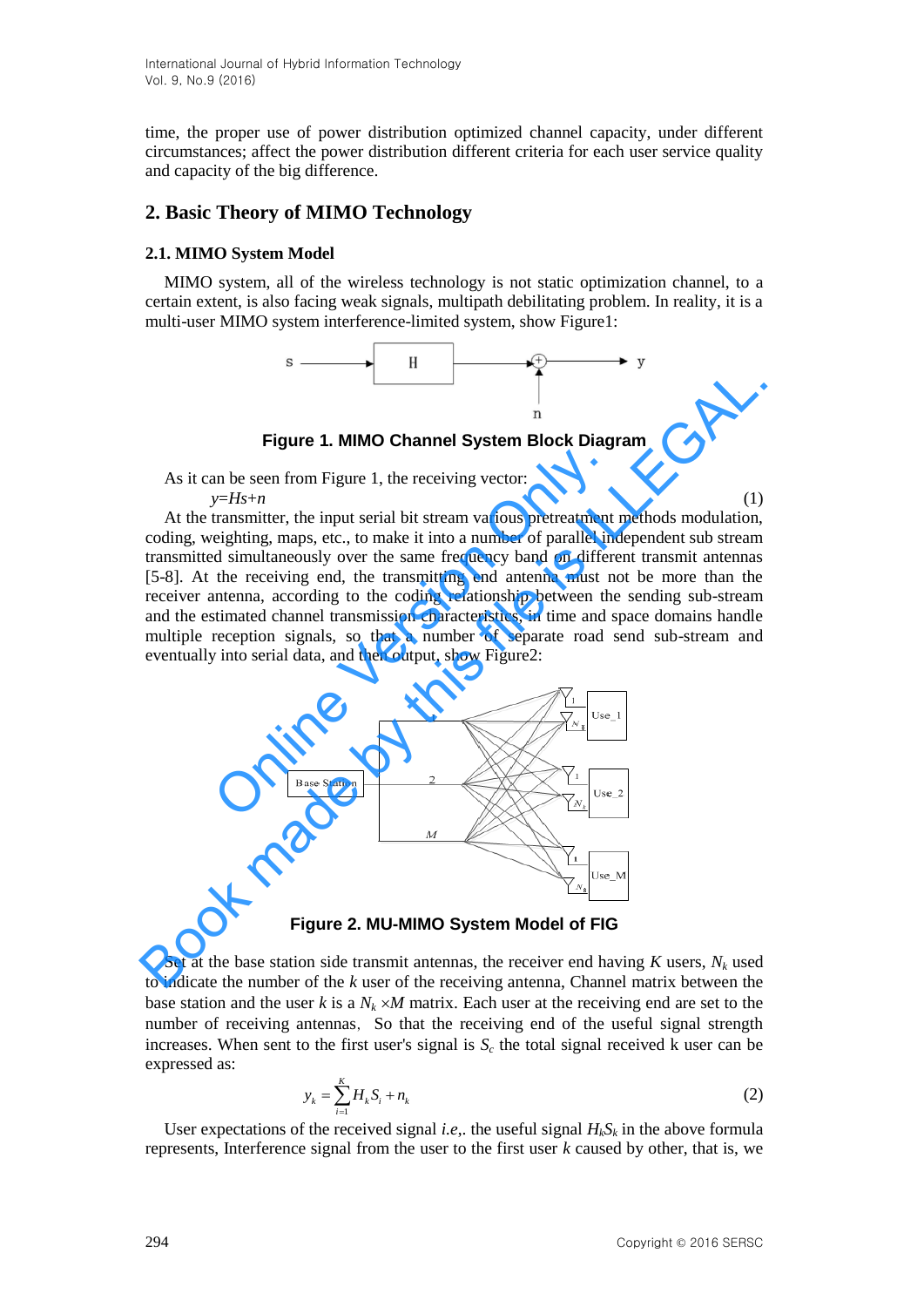want to eliminate the signal, is  $\sum_{k=1}^{k}$ 1  $\sum H_k S_i$  Channel also has a Gaussian distribution of  $C_n(0, \sigma^2)$ *i* = obey the complex additive white Gaussian noise *n<sup>k</sup>* .

#### **2.2. MIMO System Channel Capacity**

Rate limits if the system channel capacity bandwidth and MIMO, reliable transmission channel, simply put, is error-free communication system maximum transmission rate. The size of the system channel capacity is to evaluate the quality of an important channel performance basis. When there is a white Gaussian noise channel, information on the maximum transmission rate is expressed as:

 $C = W \log_2(1 + S/N)$  (3)

Where: *W* on behalf of Hertz channel bandwidth, *S* behalf of watts of signal power, *N*  represents noise power in watts. Shannon appropriate channel for the additive Gaussian noise channel.

By singular value decomposition theory, we can for any  $n_R \times n_T$ , *H* matrix singular value decomposition to obtain:

$$
H = UDV^H \tag{4}
$$

We nonnegative  $n_R \times n_T$  diagonal matrix of the above equation represents D,  $n_R \times n_R$ ,  $n_T \times n_T$ , *m*, *n* are represented by a unitary matrix *U*,*V*,so,*UU*=*I<sub>nR</sub>*, *VV*<sup>*H*</sup>=*I<sub>nT</sub>*, among,  $n_R \times n_R$ unit matrix formula is in front of  $I_{nR}$ ,  $n_T \times n_T$  unit matrix is in front of formula  $I_{nT}$ ,  $D$  is the *H* diagonal elements of the singular values matrix  $HH<sup>H</sup>$  is the characteristic value of the non-negative square root. *H=UDV<sup>H</sup>*<br>
nnegative  $n_R \times n_T$  diagonal matrix of the above equation *n*<br> *n* are represented by a unitary matrix *U*, *V*, so, *UU*=*I<sub>nR</sub>*, *VV*<br>
x formula is in front of  $I_{nR}$ ,  $n_T \times n_T$  unit matrix is in front of<br>
al

The formula (4) into equation (1) to give:

$$
y = UDV^H s + n \tag{5}
$$

The following conversion:

$$
y'=U^H y
$$
  
\n
$$
s'=V^H s
$$
\n(6)

They can get:

$$
y'=Ds'+n'
$$
\n<sup>(8)</sup>

We know that the value of *H* matrix *H* is the number of singular values matrix, represented by  $\gamma$ . We use the singular value  $H(\lambda_i)^{1/2}$ represented. By the above formula (8),

know the received signal element:  
\n
$$
y_i = \sqrt{\lambda_i} \times s_i + n_i \quad (i = 1, 2, 3 \cdots, r)
$$
\n(9)

$$
y'_{i} = n'_{i} \quad (i = \gamma + 1, \gamma + 2 \cdots n_{R})
$$
 (10)

At this time, constituting equivalent MIMO channel into a plurality of decoupling parallel sub-channels. Equivalent channel gain and is ready to singular value assigned to each sub-channel matrix. When the channel is independent and identically distributed Rayleigh fading channels, *NT* represents the number of transmission antennas; *P* represents the number of receiving antennas; *P*/*N* represents the total transmit power; The same total power receiving antenna and the transmitting antenna on the channel with additive white Gaussian noise channel, the noise power receiving antenna is represented by  $\sigma^2$ , Noise ratio (SNR) of each of the receiving antenna are expressed as: represents noise power in watts. Shannon appropriate channel for the additive Gaussian<br>
noise channel.<br>
By singular value decomposition theory, we can for any  $n_R \times n_T$ , *H* matrix singular<br>
value decomposition to obtain.<br>

$$
\rho = P/\sigma^2 \tag{11}
$$

Suppose the transmitted signal is sufficiently narrow narrowband emission signal, so we see it as a channel having a flat frequency response, Channel matrix with a complex matrix  $N_R \times N_T$ , *H* to represent the *i* transmit antenna to the *j* channel with weak coefficient expressed by  $H_{ij}$ . The use of Shannon theorem, we can calculate what the total channel capacity:

$$
C = W \log_2 \left( 1 + \frac{P_{ii}}{\sigma^2} \right) / s \tag{12}
$$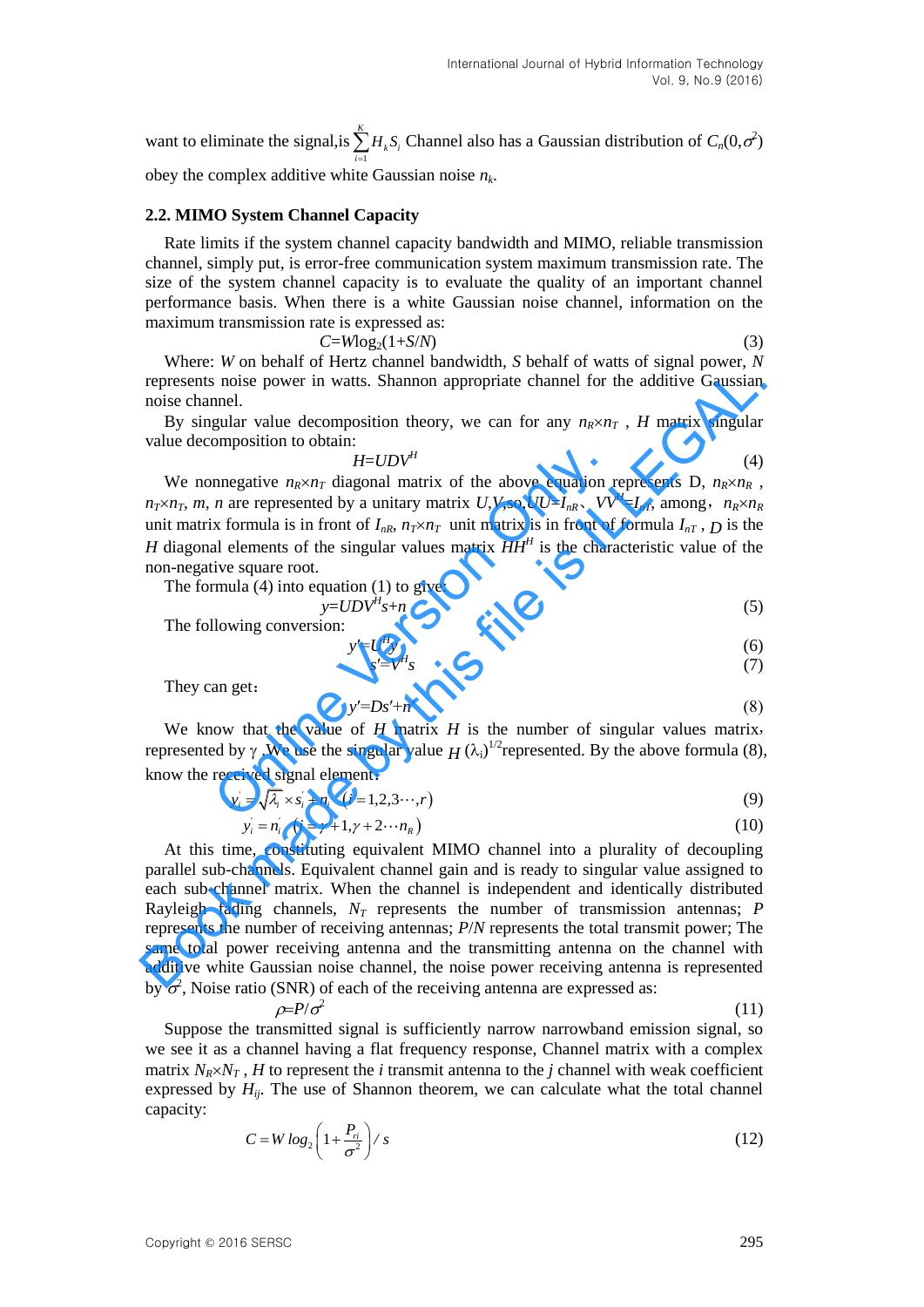International Journal of Hybrid Information Technology Vol. 9, No.9 (2016)

Through the formula, we can clearly see, MIMO system can make full use of multipath components, each transmit signals in a plurality of different channels at the same time in parallel with the transmitting frequency, so that the bandwidth cannot increase, nor to increase the transmission power, and also so that the transmission rate information is effectively improved. At the receiving end of the channel state information is known, the transmitter is unknown, according to a set formula derivation, we can draw under the

average power allocation algorithm channel capacity is:  
\n
$$
C = W \sum_{i=1}^{K} \log_2 \left( 1 + \frac{\lambda_i P}{N_T \sigma^2} \right) = W \log_2 \prod_{i=1}^{K} \left( 1 + \frac{\lambda_i P}{N_T \sigma^2} \right)
$$
\n(13)

After a series of derivation, we can find the power allocation algorithm in the channel capacity is:

$$
C = W \sum_{i=1}^{r} \log_2 \left( 1 + \frac{1}{\sigma^2} \left( \lambda_i \mu - \sigma^2 \right) \right) \tag{14}
$$

### **3. MIMO Preceding Technique**

#### **3.1. Recoding Technology Introduction**

Each user is in different locations, the received base station to the plurality of data streams through the different receiving antennas [9-11], the receiving antenna can not work, plus equalizer cumbersome, difficult to handle a variety of reasons, would have a co-channel interference (CCI) system can cause the system to fall, forming interference limited systems [12-14], At this point we need to use a pre-coding technique: the sender is known, when the channel state information, by way of coded modulation can optimize the system, which is the pre-coding technology [15-16]. That is, at the sending end to use of channel state information, spatial diversity and spatial multiplexing gain, so the receiver equalizer simplified error rate lower, but also more user information may be separated, removing the interference signal, the system performance can be improve. Pre-coding structure shown in Figure 3 shows: ding Technology Introduction<br>ser is in different locations, the received base station to<br>hrough the different receiving antennas [9-11], the receive<br>s equalizer cumbersome, difficult to handle a variety of rel<br>literferenc C=W  $\frac{L}{16}log_2(1+\frac{1}{\sigma^2}(\lambda_i\mu-\sigma^2))$  (14)<br>
3. MIMO Preceding Technology Introduction<br>
Each was relations through the different locations, the received base station to the plurality of data<br>
streams hirong the different



**Figure 3. MIMO Recoding System Configuration Diagram** 

*s* for transmitting data, *T* is the preceding matrix, *H* represents weakness flat Rayleigh channel, *n* represents white Gaussian noise variance,  $\sigma^2$  through chart, *y* to obtain a received signal can be expressed as:

$$
y = HTs + n \tag{15}
$$

*y* received signal demodulated after recovery and then through a series of signals.

Channel state information extreme impact on the effect of pre-coding MIMO system. Pre-coding according to the transmitter channel state information is known were divided into: no channel state information, partial channel state information, complete channel state information pre-coding of these three. On the contrary, when the pre-encoded using unreasonable, not only can not improve system performance, but also enables the system performance greatly deteriorated. Pre-coding technology can solve the problems there are many, here we focus on at full channel state information between multiple users precoding eliminate co-channel interference and power allocation users.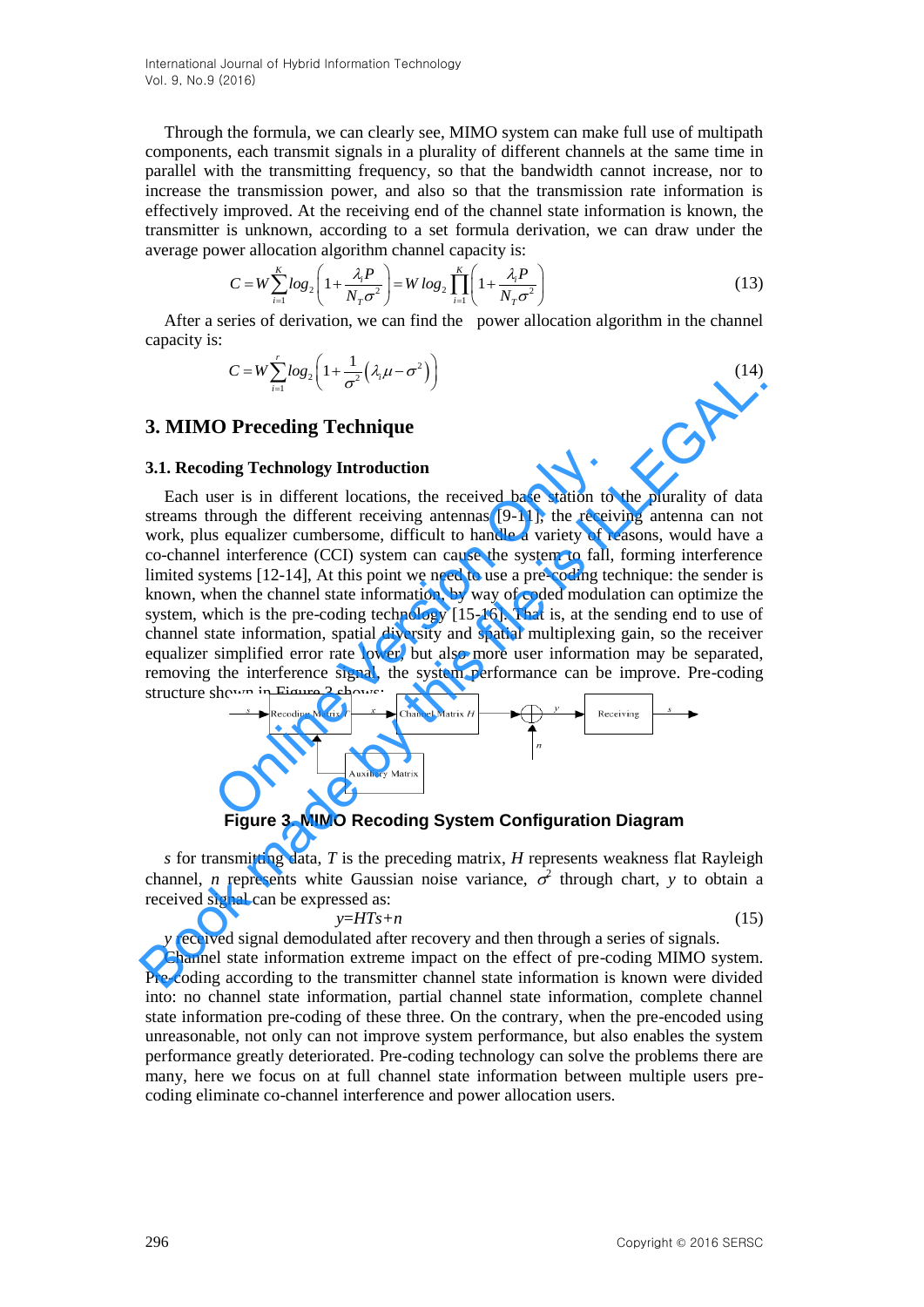#### **3.2. Multi-user MIMO Linear Recoding Technique**

According to Figure 3, it can be seen *s* represents transmitted data, *H* represents flat Rayleigh channel matrix breakdown, *T* is the pre-coding matrix, Here is a channel matrix pseudo-inverse matrix, *n* represents a variance of  $\sigma^2$  Gaussian white noise through structural diagram, can be seen: *s* and *T* are equal, through a series of space on the receiving end of the transmission and the quantization process finally get *s*. For zeroforcing pre-coding technique, that is to say when the transmitting antenna is less than the number of receiving antennas can be through the pre-coding matrix *T*, *H* matrix processing enable channel interference caused by the complete elimination.

Thus, we obtain a preceding matrix zero forcing algorithms are:

$$
F_{ZF} = H^H (HH^H)^{-1}
$$
 (16)

When we require linear pretreatment method,  $T_k$  must be a linear function of  $H$  and  $S$ , then according to the above formula can be drawn:

$$
y_k = H_k T_k S_k + \sum_{i=1, i \neq k}^{k} H_k T_i S_i + n_k
$$
\n(17)

When  $T_k$  and *s* has nothing to do, but also to meet the  $H_iT_k=0$ ,  $i \neq k$ , then the inter-user interference all user  $K$ , Forced by the  $T_k$  zero forcing way to get pre-encoded form, the eventual elimination of interference.

Zero-forcing equalization of the linear pre-exists in the processing may be based on the noise increase is due to the use of a pseudo inverse matrix of a channel matrix is the recoding matrix to eliminate interference, the reception signal and multiplying the inverse matrix, so that interference cancellation, noise and also the inverse of the channel matrix multiplied, Typically, the channel matrix coefficient is less than 1, then the inverse matrix is greater than 1, and a noise factor of greater than 1 is multiplied after lead to greater signal to noise ratio is smaller, less systematic.

#### **3.3. Block Diagonalization (BD) Recoding Technique**

Our user *K* and between the base station channel state information to calculate the characteristics of a single-user MIMO system linear pre-coding matrix  $A_k$ , when a signal is sent from the base station to the user when a known channel state information of the condition, we will set up in other users user  $K$  and base station channel  $V_k$  in zero space, this zero space matrix  $V_k$  can use the contact information among all the other users to find the channel state. At this time, multi-user MIMO systems to process the transmitter precoding matrix  $T_k$  can be written as:  $V_R$  and so mush contained by the  $T_k$  zero forcing way to get p<br>ce all user  $K$ , Forced by the  $T_k$  zero forcing way to get p<br>elimination of interference.<br>orcing equalization of the linear pre-exists in the processing<br>re then according to the above formula can be drawn:<br>  $y_x = H_x T_x S_x + \sum_{i=1, j \neq j}^{j} H_i T_j S_i + n_k$ <br>
When  $T_k$  and s has nothing to do, but also to meet the  $H_i T_i = 0$ ,  $i \neq k$ , then the inter-user<br>
interference all user  $K$ , Forced

$$
T_k = V_k A_k \tag{18}
$$

Equivalent single-user MIMO system block diagram of a plurality of independent parallel, shown in



### **Figure 4. Equivalent Multiple Single-User MIMO System Block Diagram of an Independent Parallel**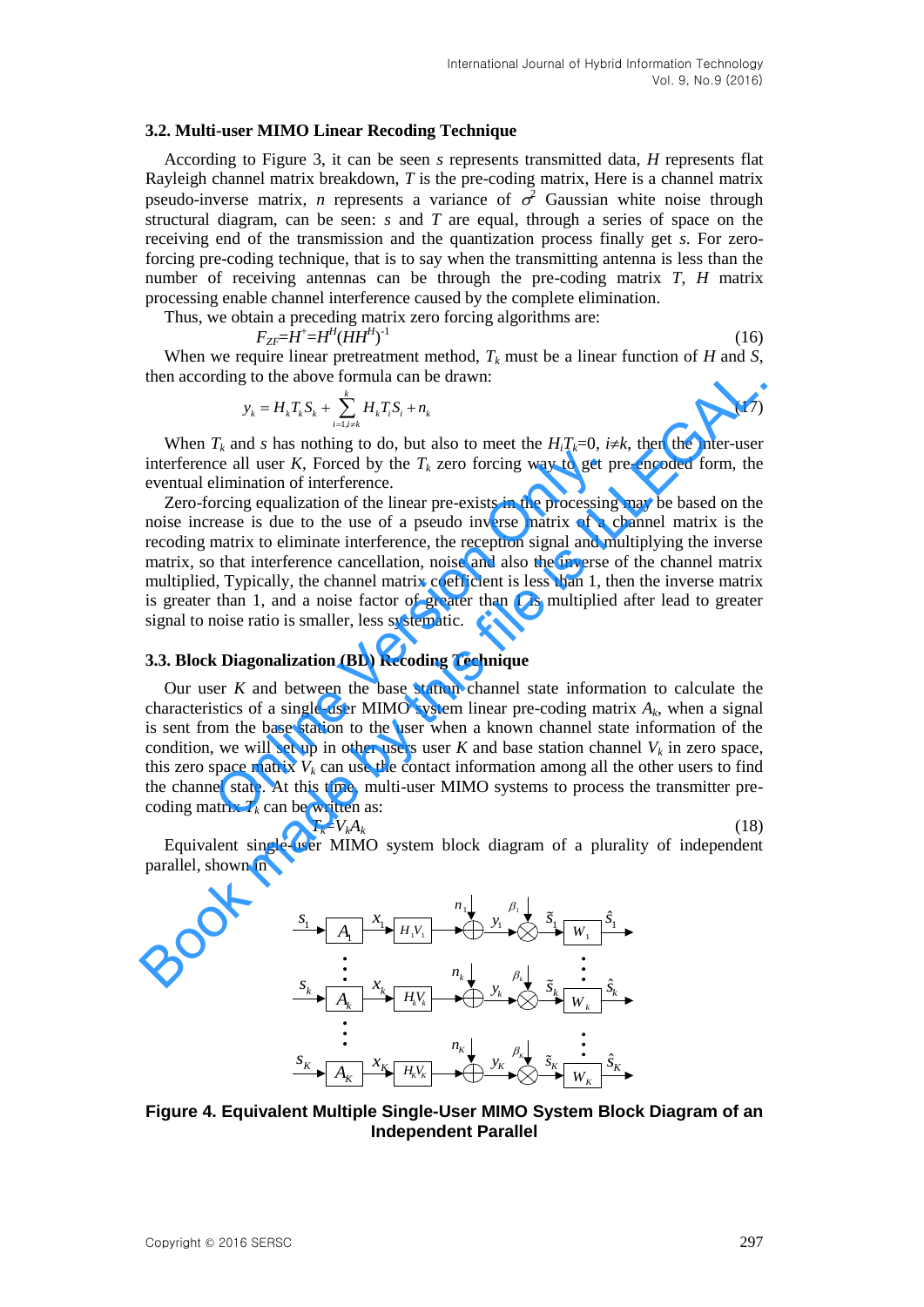International Journal of Hybrid Information Technology Vol. 9, No.9 (2016)

We can know the received signal of user *K* is:

$$
y_k = H_k T_k S_k + \sum_{i=1, i \neq k}^k H_k T_i S_i + n_k \tag{19}
$$

In the formula, we denote by  $H_k$  channel matrix between the user and the base station  $K$ ,  $T_k$  represents the pre-coding matrix  $K$ -th receiving user signal obtained by the user's desired, it can be said that the useful signal,  $H_k$  in the above formula represents interference signals from other users caused by the *k*-th user, that is to say we want to get rid of the signal, the channel also has a complex Gaussian distribution  $C_n(0, \sigma^2)$  obey the additive white Gaussian noise *n<sup>k</sup>* .

In this way, we can get through the user block block diagonalization zero space precoding matrixes. We set the channel between the base station and other users with  $\widetilde{H}_k$ joint matrix, ie:

$$
\tilde{H} = [H_1, H_2, L, H_k]^T
$$
\n(20)

In order to obtain a zero space matrix, we conduct joint matrix  $\widetilde{H}_k$  SVD decomposition:

$$
H_k = U_k \Lambda_k V_k^H = U_k \Lambda_k \begin{bmatrix} V_k^H \\ V_k^H \end{bmatrix}
$$
 (21)

$$
H_i V_k^H = 0, \ \ i \neq 1, 2, 3 \cdots L \tag{22}
$$

For users  $K$ ,  $V_k$  is zero space user  $k$ -1other users of the matrix, therefore:

$$
\sum_{i=1, i \neq k}^{K} H_k T_i S_i = \sum_{i=1, i \neq k}^{K} H_k V_i A_i S_i = 0
$$
\n(23)

Then eliminate interference to other users. Formula (24), (25) is constrained by:

$$
M \ge \sum_{i=1, i \ne k}^{K} (N_i) \tag{24}
$$

$$
N_k \ge m_k
$$
\n(25)

 $M$  represents the number of the base station side transmitting antennas,  $N_i$  represents the number of receive antennas of the *i*-th user, user  $k$  and  $m_k$  represents the number of transmission data streams. Total other users receiving end receiving antenna in addition *K* is not greater than the total number of users transmitting antenna base side.it is greater than the number of transmission data streams receiving antenna number. ition:<br>  $H_k = U_k \Lambda_k V_k^H = U_k \Lambda_k \begin{bmatrix} V_k^H \\ V_k^H \end{bmatrix}$ <br>  $H_j V_k^H = 0, \quad i \neq 1, 2, 3 \cdots L$ <br>
rs K,  $V_k$  is zero space user k-1 other users of the matrix, then<br>  $\sum_{i=1, i \neq k}^K H_k T_i S_i = \sum_{i=1, i \neq k}^K H_k V_i A_i S_i = 0$ <br>
liminate interferen John matrix, i.e.<br>  $\vec{H} = [H_1, H_2, I, H_1]^T$  (20)<br>
In order to obtain a zero space matrix, we conduct joint matrix  $\vec{H}_k$  SVD<br>
decomposition:<br>  $H_k = [U_k \Lambda_k V_k^H = U_k \Lambda_k \begin{bmatrix} V_k^H \\ V_k^H \end{bmatrix}$  (21)<br>  $H_i V_k^H = 0$ ,  $i \neq 1, 2, 3 \cd$ 

When satisfying the above two constraints household *k* in block block diagonalization recoding channel matrix arithmetic condition can be expressed as:

$$
H_k = H_k V_k \tag{26}
$$

### **4. Linear Pre-coding Simulation and Analysis**

For performance, error rate and channel capacity evaluation system is an important evaluation criteria, on the face by a zero-forcing pre-coding and algorithm research and analysis block diagonal pre-encoding, need to compare the performance of two algorithms, the following will be under the complete channel information, setting parameters, simulation of two algorithms, and compare. Specific parameter is set to Table 1: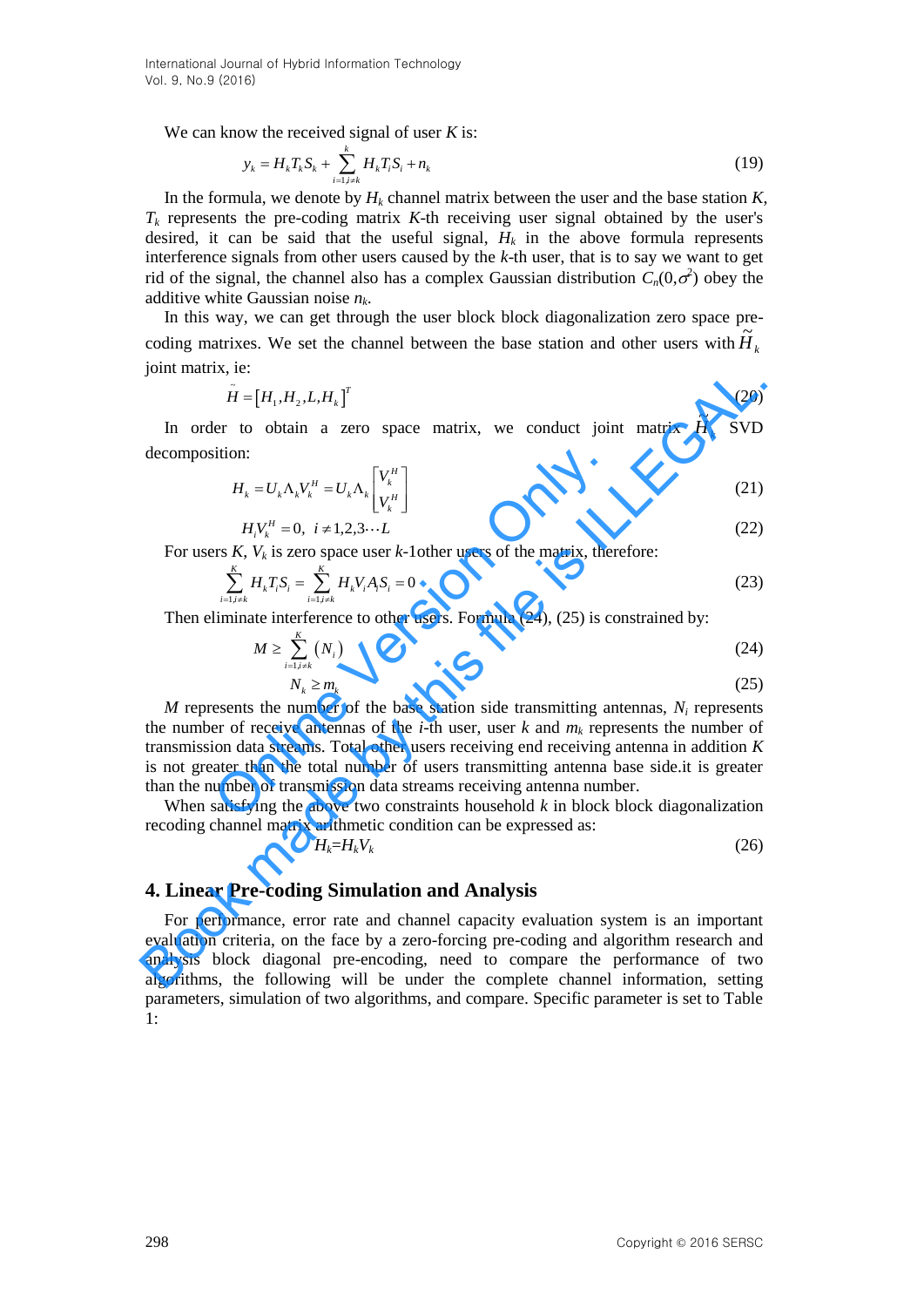| parameter                    | Value                        |
|------------------------------|------------------------------|
| Transmit antennas            |                              |
| user number                  |                              |
| Each user receiving antennas |                              |
| Channel types                | Flat Rayleigh fading channel |
| Modulation                   | OPSK                         |

**Table 1. Channel Setting Simulation Parameters Table** 

Take tolerance set SNR 5dB, from the number of column values of 0dB to 30dB. Compare the same signal to noise ratio, two algorithms channel capacity.



**Figure 5. SNR Capacity Comparison Chart**

Figure 5 is a zero-forcing pre-coding algorithm and block diagonalization algorithm between pre-coding capacity and SNR graph in the same situation. Shows: With noise ratio becomes larger, the channel capacity increases linearly along. In the same signal-tonoise ratio and zero - forcing the pre - coding algorithm and channel large diagonal preencoding algorithm, performance is superior. Take tolerance set SNR 5dB, from the number of column values of 0dB to 30dB. Compare the same signal to noise ratio, bit error rate of two algorithms. Figure 5. SNR Capacity Comparison Channel Same Control of two algorithms.<br>
Figure 5. SNR Capacity Comparison Channel Six a zero-forcing pre-coding algorithm and block diagoner-coding capacity and SNR graph in the same sit Figure 5 is a zero-forcing pre-coding algorithm and block diagonalization algorithm<br>
Figure 5 is a zero-forcing pre-coding algorithm and block diagonalization algorithm<br>
between pre-coding capacity and SNR graph in the sa



**Figure 6. Compares the Two Algorithms at the Same SNR BER** 

Figure 6 is a graph in the same situation SNR zero forcing pre-coding algorithm and block block diagonalization recoding algorithm between BER and SNR. Shows: Fewer than two algorithms can effectively reduce the bit error rate, improve system performance.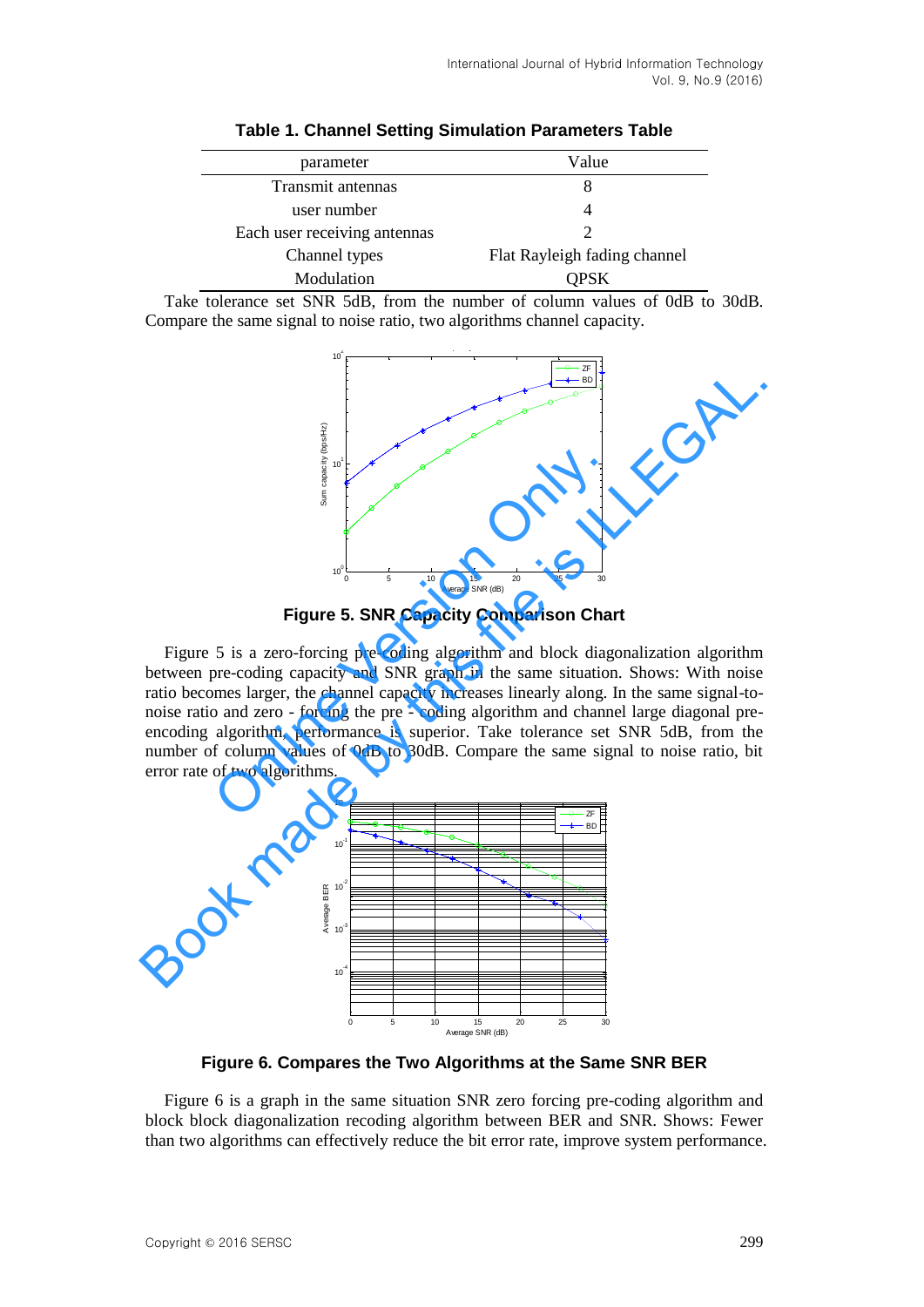And, at a certain signal to noise ratio, block diagonal pre-encoding algorithm compared to the pre-coding algorithm zero forcing lower bit error rate, superior performance.

Set the number of transmit antennas and receive antennas in turn take  $4\times4.8\times4.8\times5.8\times$ 6,8×7,8×8. Channel type is not related independently distributed Rayleigh fading channels, the modulation scheme is QPSK, signal to noise ratio in turn take between -10dB to 20dB 5dB tolerance value of the number of columns. MIMO system channel capacity at an average power allocation algorithm relationship between SNR and shown:



**Figure 7. Under The Average Power Distribution** 

Figure 7 shows: -10dB SNR successively take between 5dB to 20dB tolerance value of the number of columns, when the signal to noise ratio becomes large, along with MIMO channel capacity becomes larger, and the more the number of antennas, channel capacity increases with the SNR faster. When a transmitting antenna is fixed, a receiving antenna, the greater channel capacity of MIMO system; when the receiving antenna is fixed, the more transmit antennas, the greater the MIMO system channel capacity. Figure 7. Under The Average Power Distribute 16. SWR in the set of columns, when the signal to noise ratio becomes large appacity becomes larger, and the more the number of anten with the SNR faster. When a transmitting a



**Figure 8. Power Allocation Algorithm Channel Capacity Diagram**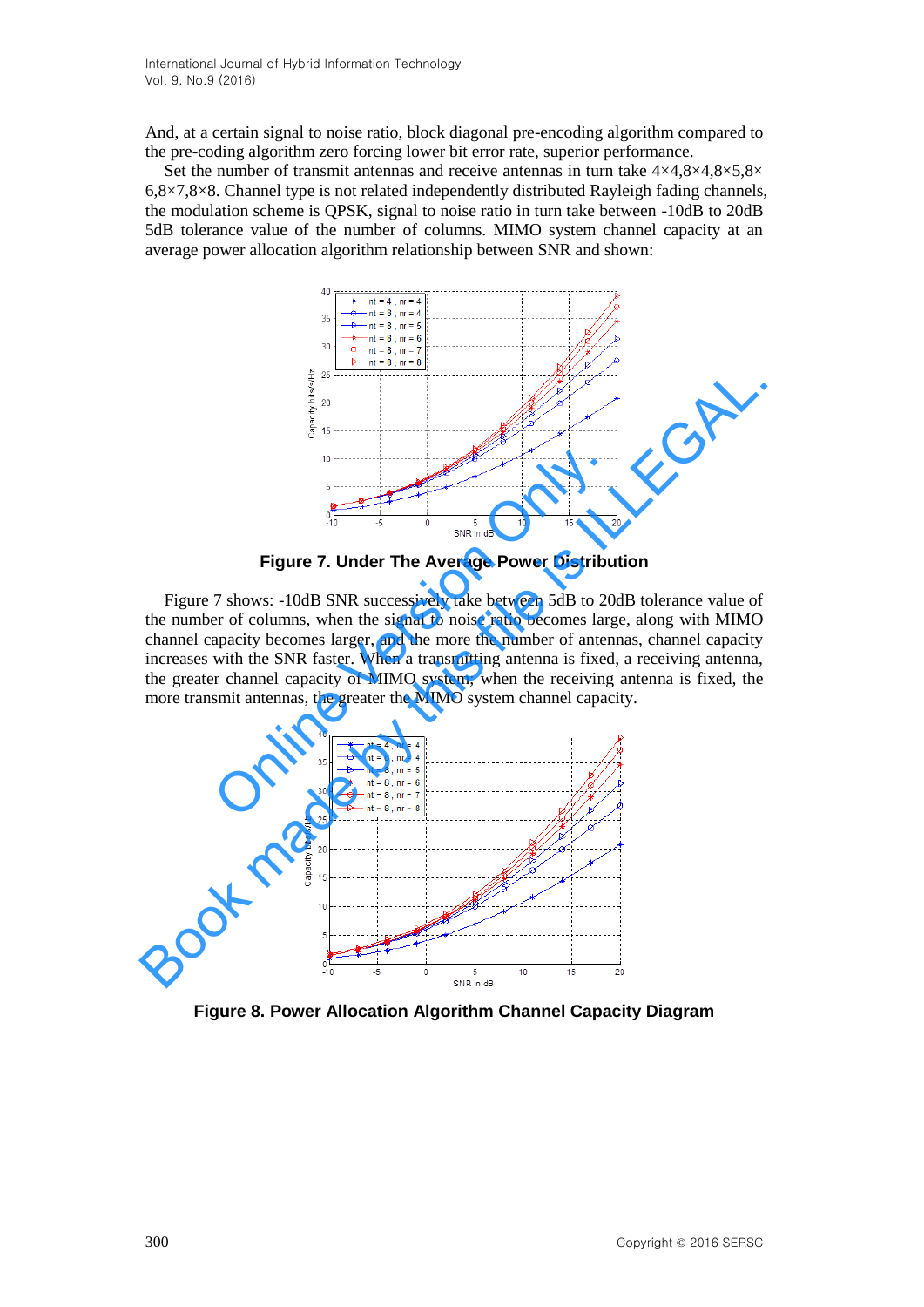Figure 8 shows: -10dB SNR successively take between 5dB to 20dB tolerance value of the number of columns, with the SNR becomes large, along with MIMO channel capacity also becomes larger, and the more the number of antennas, channel capacity increases with the SNR faster. When the sender to set the same antenna, the receiver antenna more, MIMO system capacity greater; when the receiving end of the same antenna set, the more natural barrier transmitting end, MIMO system capacity is greater.



**Figure 9. Send and Receive Antennas Compared to the Same Time the Two Power Distribution Capacity**

Figure 9 shows: SNR take tolerance is 5dB, between the value of the number of columns from -10dB to 20dB, channel capacity under two power allocation algorithm increases the signal to noise ratio has increased, when the signal to noise relatively small, at the same signal to noise ratio, average power allocation algorithm capacity gain lower than power allocation algorithm; When the signal to noise ratio is increased to reach a certain range, average power allocation algorithm and power allocation algorithm capacity gain gradually close。 **Example 2.1 Send and Receive Antennas Compared to the Sand and Receive Antennas Compared to the Sand and Receive Antennas Compared to the Sand Conversion Only all the Version Only all the Sand Conversion Only all the sig** 

Through the above simulation results, we can know: When bandwidth and transmit power are not increased when the number of antennas set up more, it will make the channel capacity also will be larger. The number of transmit and receive antennas are fixed the same, using the average power and power calculation algorithm can effectively channel capacity to achieve the desired optimum value and tolerance take SNR 5dB, the value of the number of columns from -10dB to 20dB between when filling algorithm can make optimal channel capacity. Therefore, MIMO technology has unlimited potential research, far-reaching impact on the wireless communication. **Eigure 9. Send and Receive Antennas Compared to the Same Time the Two Figure 9. Send and Receive Antennas Compared to the Same Time the Two Figure 9 shows: SNR take tolerance is 5dB, between the value of the number of co** 

### **5. Conclusion**

When the receiver antenna set is not greater than the total number of the sender to set the total number of antenna, then we must first choose a simple structure, based on precoding for easy zero-forcing (ZF) criterion of interference to other users will be set to zero, but make noise amplification Therefore to improve, use the pre-coding MIMO block block diagonalization calculated using singular value decomposition of the channel matrix null space orthogonal basis, to give a pre-coding matrix, so that interference cancellation. When the receiver is fully aware of the channel and the sender does not know when, we used the average power allocation method for the rational allocation of power. When the sender is known under the channel, we use efficient power allocation algorithm. MIMO systems use under constraints block block diagonalization (BD) recoding and power allocation algorithm and the average power allocation algorithm focuses on, through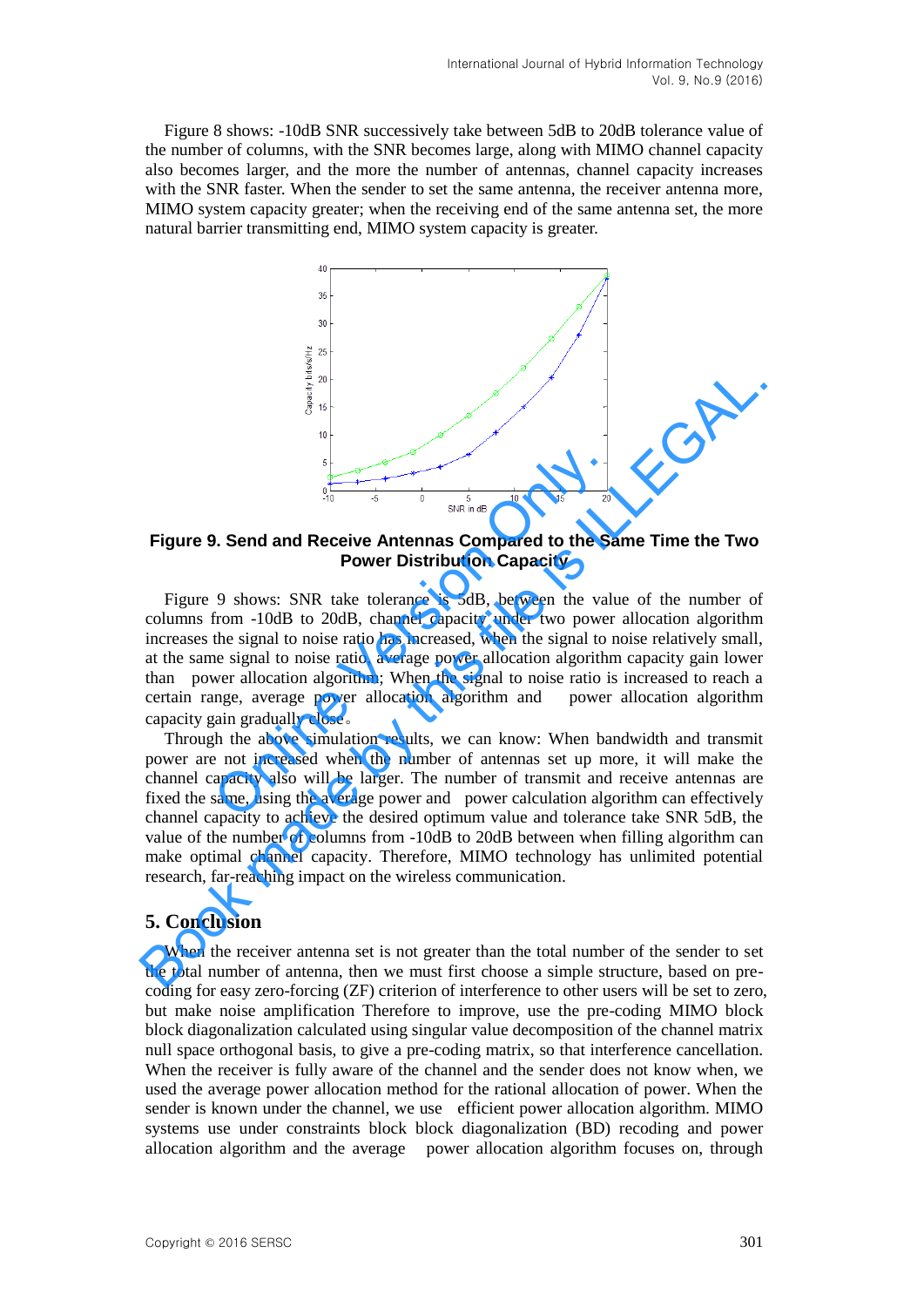MATLAB simulation results: MIMO system without causing bandwidth and transmit power becomes larger At the same time, set up more antennas, channel capacity increases linearly along. Using Block diagonalization (BD) recoding performance is better than zero forcing (ZF) recoding, when the same number of transmit antennas, number of receive antennas are the same, the average power and power calculation algorithm with increased SNR, can be effectively to make the channel capacity to achieve the desired optimum value.

MIMO system is conducive to the realization, low cost, powerful value, a wide range, play a huge role in unparalleled communications aspects of people's daily life. Although a MIMO system has had a profound research in various aspects have a wealth of research, more and more showing the superiority of its high rate, but in the future, MIMO technology also has unlimited potential and broad Research prospects.

### **Acknowledgments**

Projects (61503174, U1304603) supported by the National Natural Science Foundation of China; Project (14B520099, 16A520063) supported by Henan Province Education Department Natural Science Foundation; Project (142102210471,162102210113) supported by Natural Science and Technology Research of Foundation Project of Henan Province Department of Science. nt Natural Science Foundation; Project (14210221<br>by Natural Science and Technology Research of Foundat<br>Department of Science.<br>**CCS**<br>e, Z.P. Shi, L. Huang and H. Cheung "Underdetermined DOA Estimat<br>Robust Spare Covariance F **Acknowledgments**<br>
Projects (61503174, U1304603) supported by the National Natural Science Foundation<br>
O'China; Project (148520099) supported by Hensan Province Education<br>
Department Natural Science. Exonodicion: Project

### **References**

- [1] Z.Q.He, Z.P. Shi, L. Huang and H. Cheung "Underdetermined DOA Estimation for Wideband Signals Using Robust Spare Covariance Fitting", IEEE Signal Processing Letters, vol.22,no.4,**(2015)**, pp.435- 439.
- [2] D. Malioutov, M. Çetin and A. S. Willsky, "A sparse signal reconstruction perspective for source localization with sensor arrays", IEEE Trans. Signal Process., vol. 53, no. 8, **(2005)**, pp. 3010-3022.
- [3] Z.-M. Liu, Z.-T. Huang and Y.-Y. Zhou, "Direction-of-arrival estimation of wideband signals via covariance matrix sparse representation", IEEE Trans. Signal Process., vol. 59, no. 9, **(2011)**, pp. 4256- 4270.
- [4] Z.-M. Liu, Z.-T. Huang and Y.-Y. Zhou, "Sparsity-inducing direction finding for narrowband and wideband signals based on array covariance vectors", IEEE Trans. Wireless Commun., vol. 12, no. 8, **(2013)**, pp. 3896-3907.
- [5] M. A. Doron and A. J. Weiss, "On focusing matrices for wideband array processing", IEEE Trans. Signal Process., vol. 40, no. 6, **(1992)**, pp. 1295-1302.
- [6]T. S. Lee, "Efficient wideband source localization using beamforming invariance technique", IEEE Trans. Signal Process., vol. 42, no. 6,**(2013)**, pp.1376-1387.
- [7] B. Ottersten, P. Stoica and R. Roy, "Covariance matching estimation techniques for array signal processing applications", Digit. Signal Process., vol. 8, **(2014)**, pp. 185-210.
- [8] H. Li, P. Stoica and J. Li, "Computationally efficient maximum likelihood estimation of structured covariance matrices", IEEE Trans. Signal Process., vol. 47, no. 5, **(2009)**, pp. 1314–1323.
- [9] X. Xu, X. Wei and Z. Ye, "DOA estimation based on sparse signal recovery utilizing weighted -norm penalty", IEEE Signal Process. Lett., vol. 19, no. 3, **(2012)**, pp. 155–158.
- [10] X. Wei, Y. Yuan and Q. Ling, "DOA estimation using a greedy block coordinate descent algorithm", IEEE Trans. Signal Process., vol. 60,no. 12, **(2012)**, pp. 6382–6394.
- [11] B. Farhang-Boroujeny, "OFDM versus filter bank multicarrier", IEEE Signal Process. Mag., vol. 28, no. 3, **(2011)**, pp. 92–112.
- [12] B. L. Floch, M. Alard and C. Berrou, "Coded orthogonal frequency division multiplex", Proc. IEEE, vol. 83, no. 6,**(2)**, pp. 982–996.
- [13] L. Vangelista and N. Laurenti, "Efficient implementations and alternative architectures for OFDM-OQAM systems", IEEE Trans. Commun., vol. 49, no. 4, **(2001)**, pp. 664–675.
- [14] P. Siohan, C. Siclet and N. Lacaille, "Analysis and design of OFDM/OQAM systems based on filterbank theory", IEEE Trans. Signal Process., vol. 50, no. 5, **(2002)**,pp. 1170–1183.
- [15] T. Fusco and M. Tanda, "Blind frequency-offset estimation for OFDM/OQAM systems", IEEE Trans. Signal Process., vol. 55, no. 5,**(2007)**, pp. 1828–1838.
- [16] D. Mattera and M. Tanda, "Blind symbol timing and CFO estimation for OFDM/OOAM systems", IEEE Trans. Wireless Commun., vol. 12, no. 1,**(2013)**, pp. 268–277.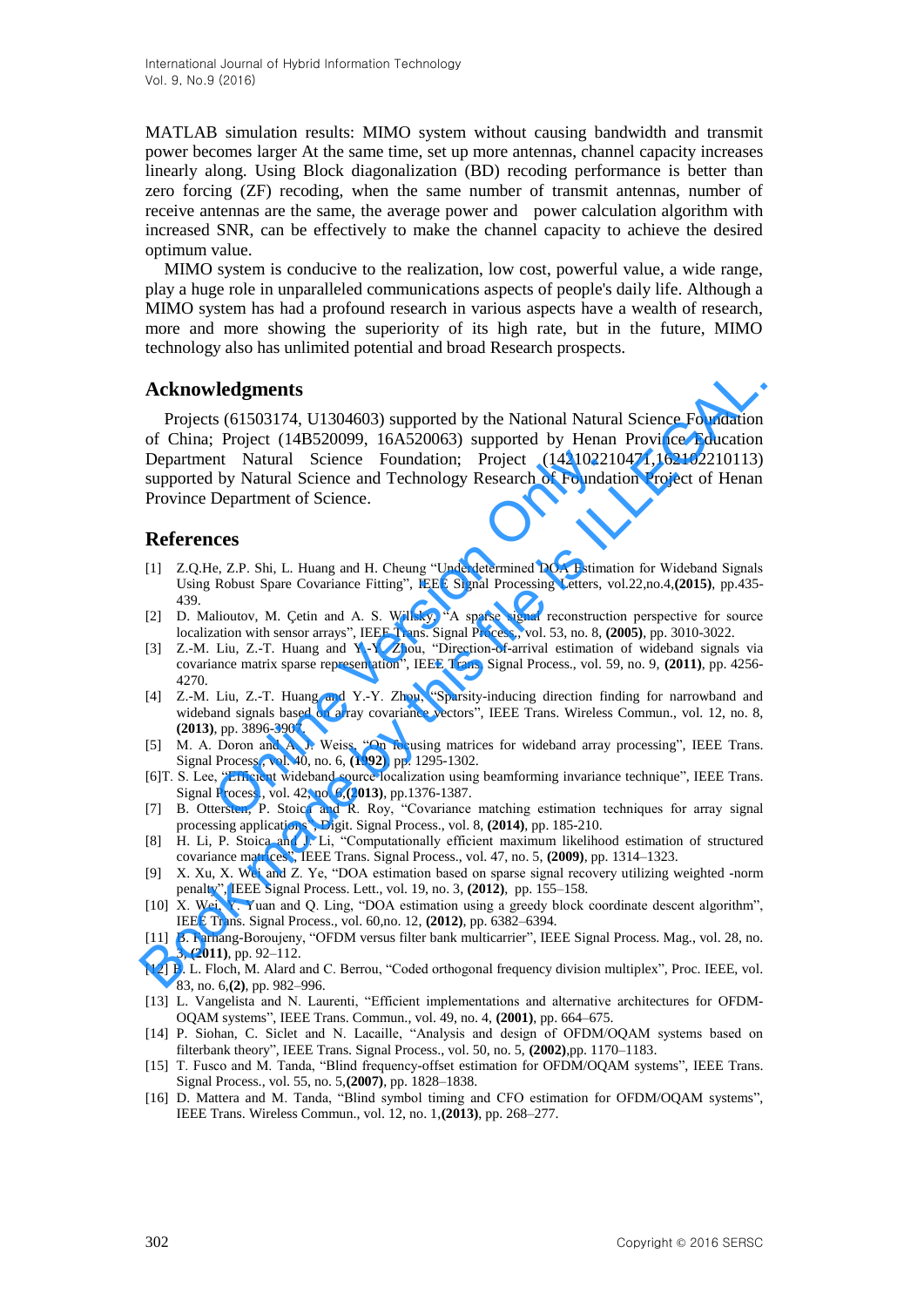# **Authors**



**Zeyu Sun**, he was born in 1977 in Changchun city, Jilin province, in 2009 graduated from Lanzhou University, Master of Science; Xi'an Jiaotong University study for Ph.D at present. He is associate professor in School of Computer and Information Engineering, Luoyang Institute of Science and Technology, and is also a member of China Computer Society. The main research interest is in wireless sensor networks, parallel computing and Internet of things.



**Chuanfeng Li**, he was born in 1976 in Zhoukou city Henan province, Currently associate professor of School of Computer and Information Engineering, Luoyang Institute of Science and Technology. He received the Ph.D. degree in Computer Science from Huazhong University of Science and Technology in 2011. The main research interest is in wireless sensor networks, parallel computing.



Yalin Nie, she was born in 1981 in Yiyang city, Hunan province. She was graduated from Xidian University, Ph.D., in 2015. She is a lecturer in School of Computer and Information Engineering, Luoyang Institute of Science and Technology, and is also a member of China Computer Society. Her main research interest is in wireless sensor networks, internet of things and machine learning. **Example 1998**<br> **Example 1998**<br> **Example 1999**<br> **Example 1999**<br> **Example 1999**<br> **Example 1999**<br> **Engineering, Luoyang Institute of Science and is also a member of China Computer Society<br>
interest is in wireless sensor netw** 



**Yangjie Cao**, he was born in 1976 in Puyang city, Henan province. Currently associate professor of Zhengzhou University. He received the Ph.D. degree in Computer Science from Xi'an Jiaotong University in 2012, and the M.Sc. degree in Computer Science from Zhengzhou University in 2006. His current research interests include high-performance computing, and cloud computing. Concilianty associate protocol of Science from Hundmaton<br>
Engineering, Luoyang Institute of Science from Hundmaton Theresiands and Technology. He received<br>
and Technology in 2011. The main research interest is in wireless<br>



Yuanbo LI, he was born in 1988 in Luoyang city, Henan province, in 2015 graduated from Shaanxi Normal University, Master of Science. The main research interest is in wireless sensor networks, parallel computing and Internet of things.